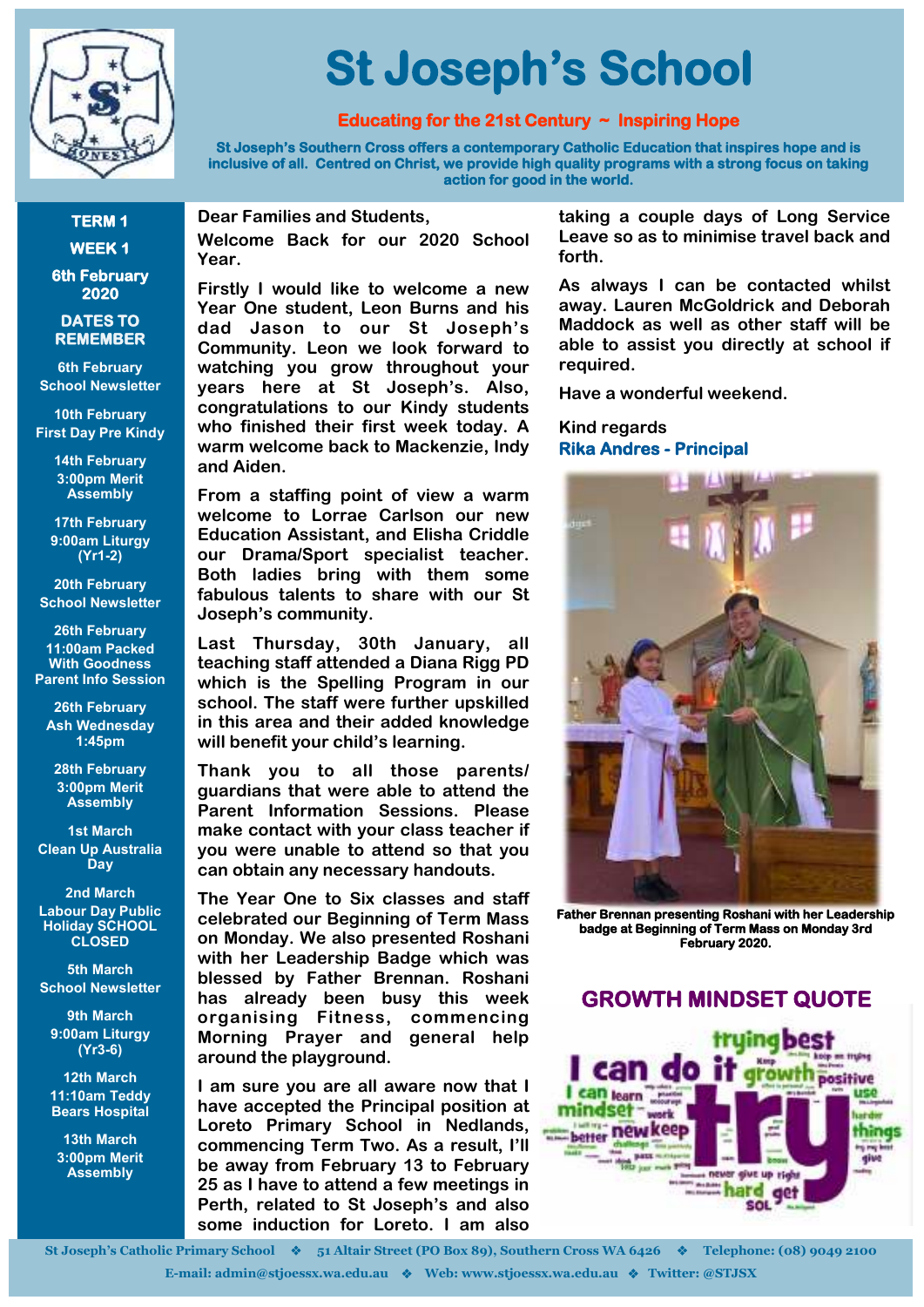

#### **Miss Fernando (Year 1-2)**

**First week of a new school year is always exciting. Everything is fresh and new. The Year One and Two class excitedly welcomed our new student Leon and Education Assistant Mrs Carlson. The focus this week has been settling into a new school year, building friendships, learning about our routines, classroom rules and expectations. We have also had lots of testing to see what level we are on. Here are some pictures of our adventures so far. We look forward to learning more and progressing through the year.** 



*Core Values ~ We are honest and courageous and strive to follow in the footsteps of Jesus ~ We respect that we are all different and unique, and are willing to share our talents with others ~ We demonstrate fairness to all in our school community*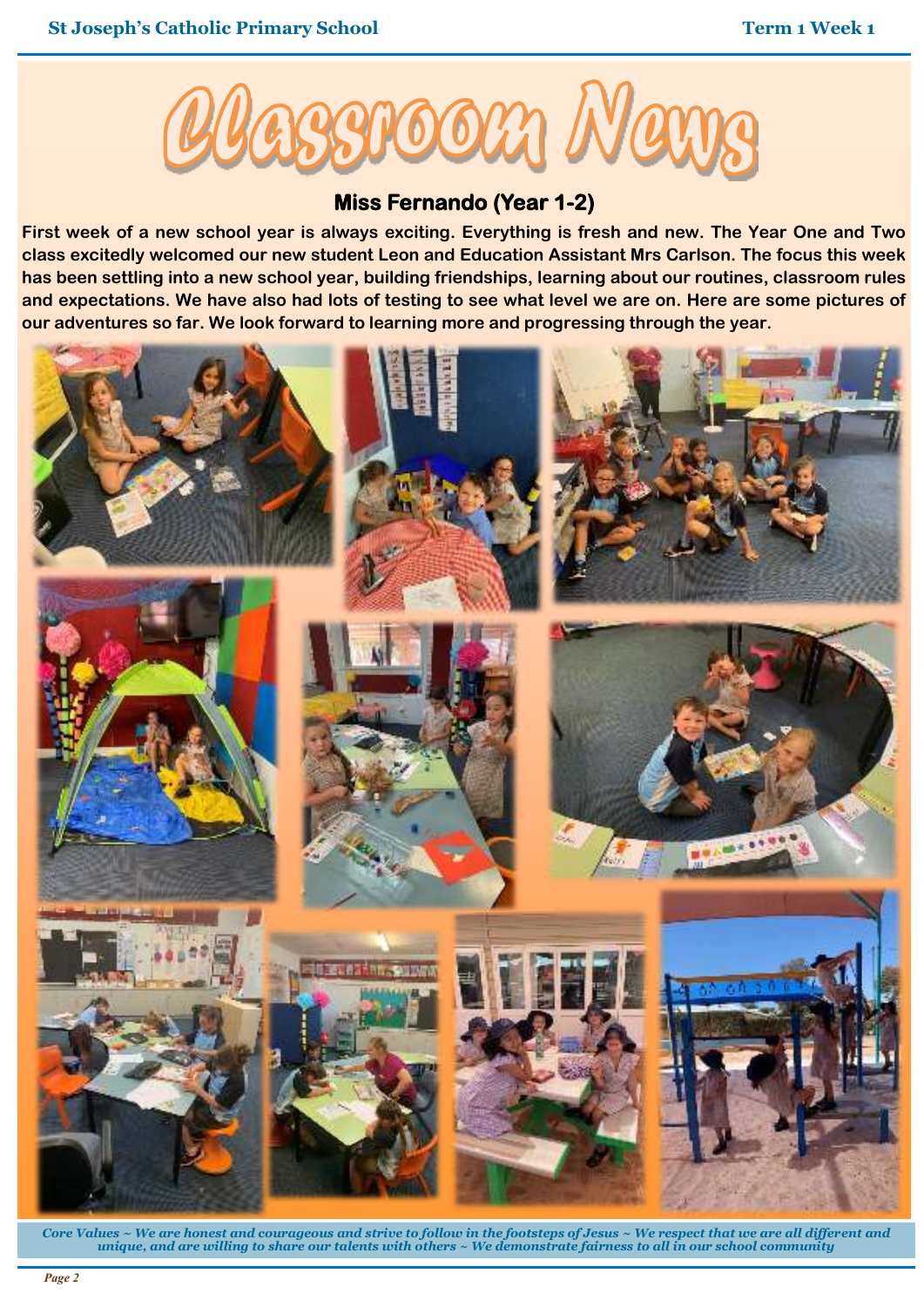## **Thank You**

**Thank to the Southern Cross Fire Brigade and to the Southern Cross CWA for their kind donations of ring pulls to our Wheelchair for Kids fundraiser.** 



## **Staff Commissioning Mass**



**On Thursday 30th January, St Joseph's staff joined with St Mary's staff in Merredin for the Commissioning Mass for new staff entering the Catholic schools system. Congratulations to Mrs Carlson and welcome to our school community.** 



# **PRE-KINDY Example 2** Amen **ENROLMENTS 2020**

**Pre-Kindy enrolments are open for 2020.** 

**Sessions are run each week on Monday's and Friday's between 8:50am and 11:30am.** 

**Cost for the year is \$60.** 

**For further information please contact St Joseph's School on 9049 2100 to receive your enrolment information pack.** 

## **Reflection**

#### **Liturgical Colours**

**Over the course of the year, the colours of the priest's vestments and altar decorations change. The different colours symbolise the different truths of the celebration.** 

**Purple: penance for Advent and Lent** 

**Red: fire and blood for Pentecost and martyrs feasts.** 

**White: joy, purity and glory for Easter, Christmas, weddings, baptisms and funerals.** 

**Green: life for ordinary time.** 



### **Prayer of the Week**

Prayer for our Students Dear God,

Thank you for the gift of education in every form.

As our children prepare to start a new year, may confidence be their foundation, may grace be their guide and may hope be their compass toward a bright future.

We pray they would have eyes to see the needs of those around them and a heart to love well.

May they face each day with positivity knowing that no matter what comes their way, they do not have to face it alone.

## **Parish News**

**Our Lady of Montserrat Parish** 

**Ph : Southern Cross 9049 1049 Kalgoorlie 9021 2100 E-mail: kalgoorlie@perthcatholic.org.au** 

**Fr. Matthew, Fr. Stephen, Fr. Brennan and Fr. Jeffey**

**Weekend Mass Times (From 1st Nov to 30th April) Saturday 6:00pm Sunday 8:30am** 

**(From 1st May to 31st October) Saturday 6:00pm Sunday 9:30am** 



*Core Values ~ We engage in active learning in a safe and collaborative environment ~ We challenge, motivate and encourage everyone to reach their potential ~ We play our role in protecting God's environment to promote a sustainable future for all*